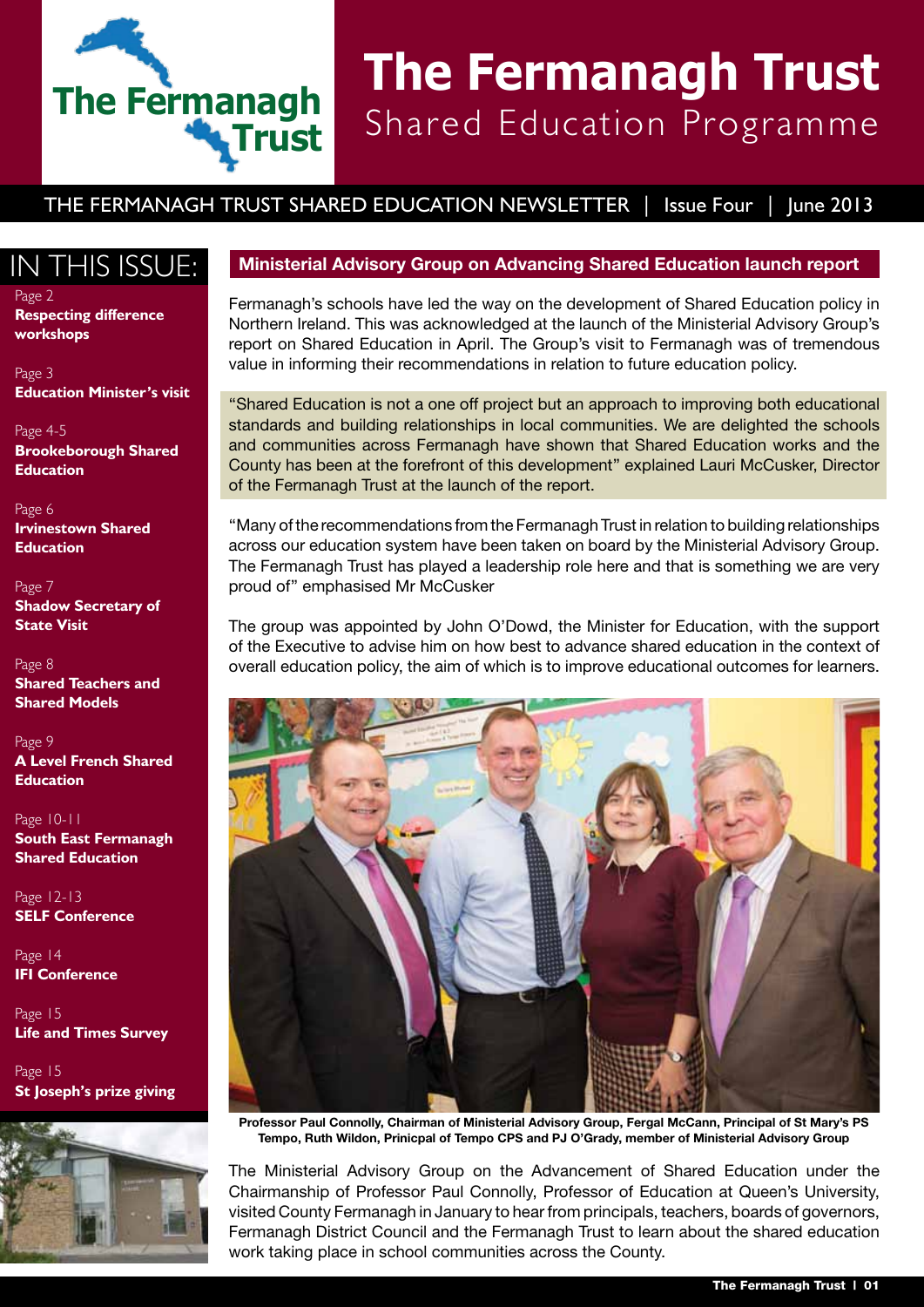The visit started at St Mary's Primary School, Tempo where the Group met with representatives from the Tempo Shared Education Partnership including Ruth Wilson the principal of Tempo Primary School and Fergal McCann principal of St Mary's Primary School. The principals and teachers outlined the educational impact and the broader community impact of the shared education work which has developed in Tempo since 2009.

Following their time in Tempo, the Ministerial Advisory Group visited Fermanagh District Council to discuss the council's submission on the advancement of shared education. The Group met with principals from Shared Education partnership schools in Brookeborough, Belleek, Newtownbutler and Enniskillen. The principals shared their experiences in relation to the implementation of shared education in their school communities and offered guidance on a range of issues.

The Ministerial Advisory Group recognises that shared education encourages all schools to critically evaluate their resources and needs. In the smaller rural primary schools, this sharing of expertise can be invaluable. The groups report highlighted the importance of future investment in education demonstrating a positive contribution to good relations and the need for Shared Education to be mainstreamed as an integral part of the education policy process.

#### **Respecting Difference Workshops**

During Years 2 and 3 (2010-2012) of the Shared Education Programme a total of 399 parents attended 'Respecting Difference' workshops. A further series of parent workshops have taken place this year.

The aim of the workshops is to provide opportunities for parents to explore their own attitudes, values and first memories of difference as well as developing skills for supporting their young children to respect difference.

Family involvement is crucial to the success of young children's learning. It is acknowledged that parents are the first educators of their children, but to carry out this important role they need ongoing support and meaningful engagement in children's care and development. It is really important to respect the values and culture that parents bring to the work with young children. The Respecting Difference programme states that in order to grow this culture of respecting difference, they must work together and involve parents in developing and implementing the programme.

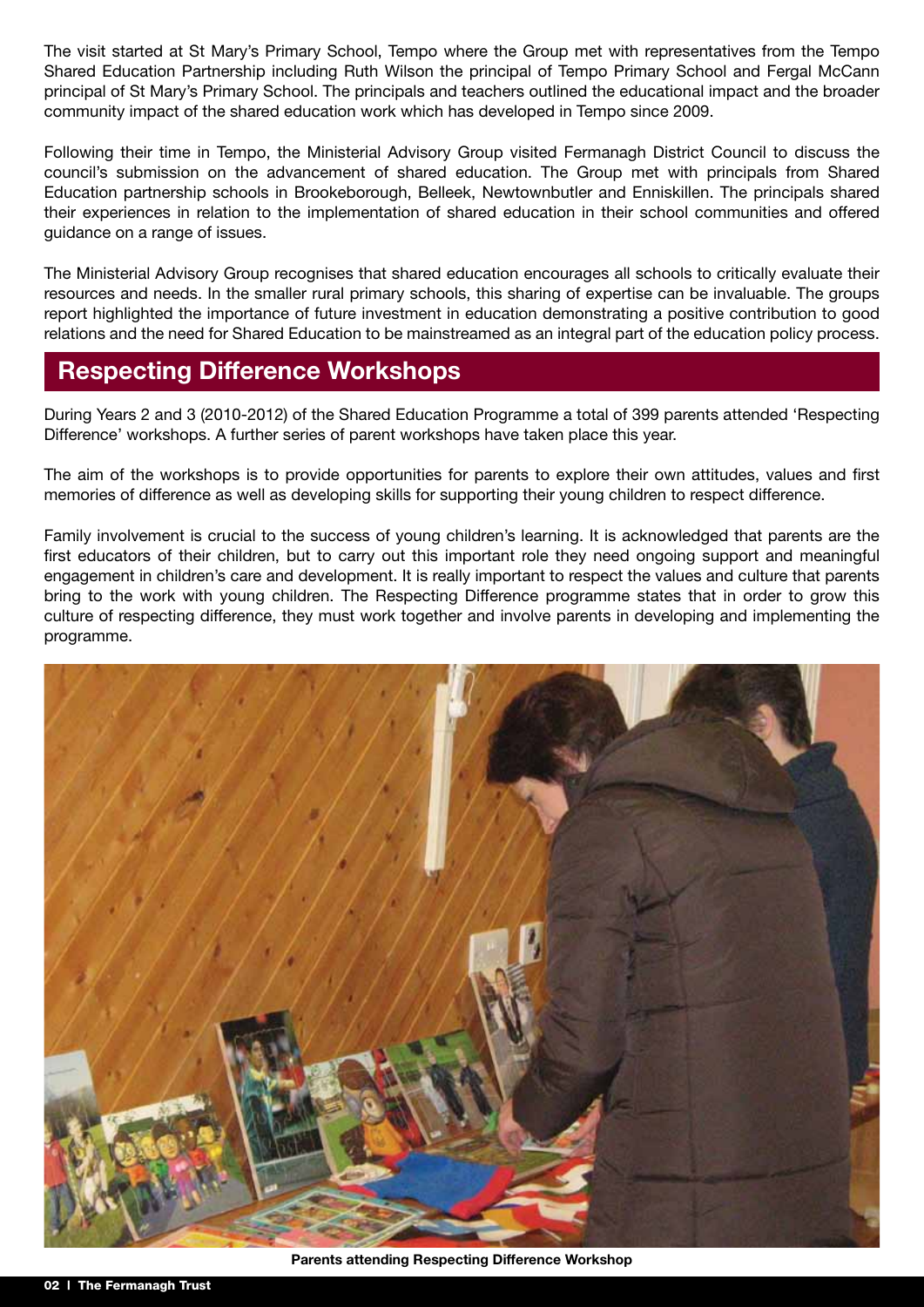#### **Education Minister's visit – 'Fermanagh has led the way on Shared Education'**

Education Minister John O'Dowd acknowledged the good work taking place on Shared Education in Fermanagh and he outlined to Fermanagh primary school principals how he plans to progress Shared Education in the future. The comments were made during a meeting with primary school principals in April, which was facilitated by the Fermanagh Trust.



**John O'Dowd and Lauri McCusker**

The Minister heard from the school partnerships that they wish to continue their cross-community linkages which are reaping educational benefits for the pupils involved. The Minister explained what the Department of Education is doing to advance shared education, including the establishment of the Ministerial Advisory Group, which published its report on Monday. Following a public debate, this report will help guide shared education going forward in the future.

John O'Dowd said that he is committed to delivering the objectives on shared education in the Programme for Government, including that every child will have an opportunity to participate in shared education by 2015.

The Minister told the principals, "I have asked the members of the advisory group to be bold and imaginative in their advice and to put the needs of children and society before those of sectors or institutions. I am committed to providing all children with an opportunity to experience shared education which I believe has the potential to deliver real educational benefits, to ensure best use of resources and to further community cohesion". Mr O'Dowd added that he supports the role of shared education in the classroom and within communities and he acknowledged the fact that Fermanagh had led the way on it. He said there was a lot of good work going on involving this.

Lauri McCusker, Director of the Fermanagh Trust, said that the Minister was asked for guidance and support to help develop sustainable shared models of primary school education. The Department of Education will respond to this need and the Minister also replied that there needs to be a "bottom up" approach and he wants to hear from communities on this and that his department would be supportive of shared proposals coming forward in the area plan for schools. The minister said that he would welcome proposals for the development of new shared schools, which would be given special consideration when it comes to funding.



**John O'Dowd meeting primary school principals at Fermanagh House**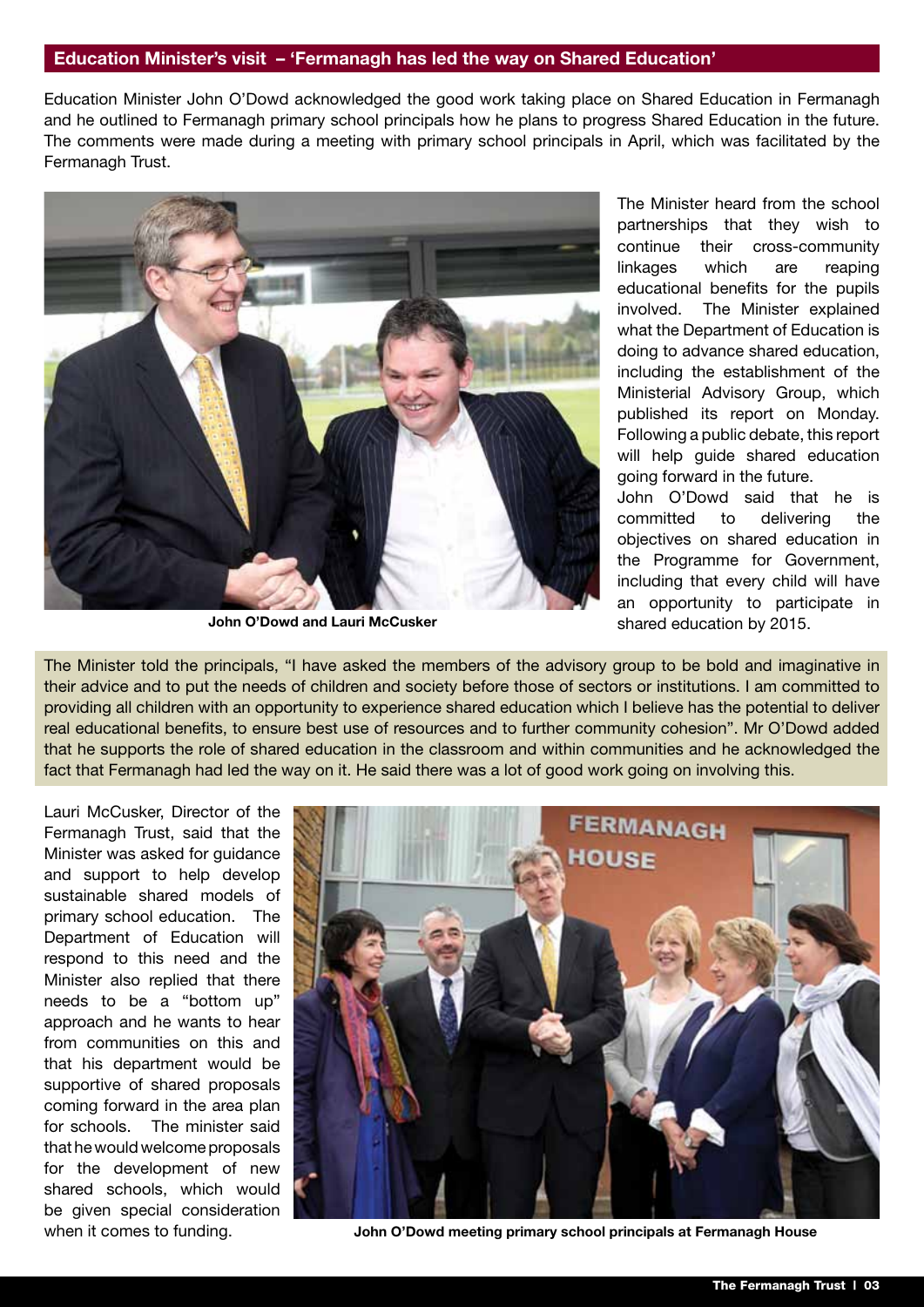#### **Brookeborough Shared Education**

#### *Success for Brookeborough Shared Education at Feis*

The two schools taking part in Brookeborough's Shared Education Partnership were delighted to win first prize at Enniskillen Feis. The P6 and 7 children from St Mary's Primary School and Brookeborugh Controlled Primary School performed 'The Farmer and the Queen' for the Choral Verse Section. Together they beat off stiff competition from much larger schools demonstrating the benefits of collaboration in action.

The children really enjoyed taking part and are so proud of their achievements. Oonagh, a pupil form St Mary's said "I thought going up on stage was fun. It was really exciting waiting for the results". Patrick from St Mary's added "It was great to get my own medal and make new friends". Kyle from Brookeborough CPS said "I really liked performing on the stage and saying my own lines". Keeley from St Mary's stated "I liked when we put movement to the words... and of course getting First place!"

Alison Breen the class teacher in Brookeborough PS and Dermot Finlay Principal of St Mary's were delighted for the children and expressed their thanks to tutors Breda McNulty and Stephanie Kenny Quinn from Class Act Drama for all their hard work in preparing the pupils. Dermot Finlay said "Our pupils are really enjoying the overall Shared Education Programme this year, working as a team and getting to know each other in this context".

The Brookeborough schools paid a special thanks to the Fermanagh Trust's Shared Education Programme for providing the funding which has enabled the children to make new friends and enhanced their educational experience.

Lauri McCusker, Director of the Fermanagh Trust said that "the success of Shared Education in Brookeborough highlights how two schools in one village can achieve so much by working together. The educational benefits are evident. And it means that children from different community backgrounds get a chance to meet, interact and develop friendships. It is hoped that the Shared Education partnership in Brookeborough will continue to flourish".



 **Brookeborough schools win first prize**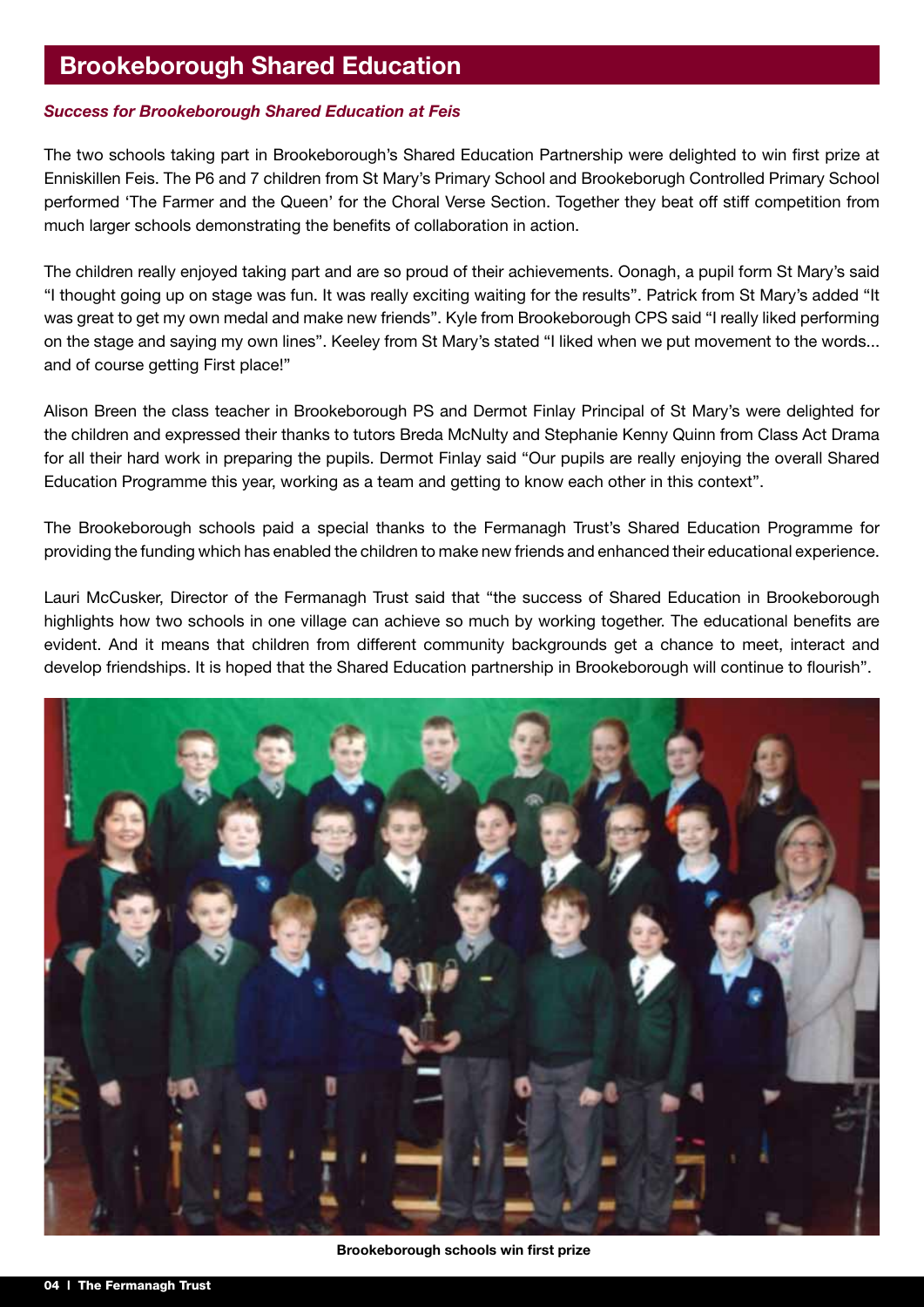#### *Brookeborough Pupils Write and Perform their own Drama*

There was no stopping the Brookeborough pupils, following their success at the Feis. They then set about penning their own drama script on racism, which they performed in May to a packed audience.

Parents, families and friends attended the performance along with representatives from the International Fund for Ireland and The Fermanagh Trust.

The play called 'Racism ruins Lives', was scripted by the pupils themselves, facilitated by tutors Bernie McNulty and Stephanie Kelly Quinn, under the support and guidance of Dermot Finlay, principal at St Mary's Primary School, and Alison Breen, teacher at Brookeborough Controlled PS.

In addition the children also performed their Fermanagh Feis award winning choral verse to the delight of the audience. Mr Finlay was pleased with the entire occasion and proud of the aptitude, confidence and skills shown by all the children and thanked all the staff at both schools for their hard work and endeavours and the guidance of the tutors who helped pull the performance together.

Lauri McCusker, Director of the Fermanagh Trust was delighted to attend the event. "It's a privilege to have attended today's drama and dance performance, the children were fantastic. The performance had a very strong and challenging message about the impact of racism on people's lives, and I'm sure the children will have learned a great deal and also unearthed some new skills in terms of dance and drama."

Lauri further emphasised "It was fantastic that John Carson from the International Fund for Ireland was able to attend the performance and see what a difference the Funds support is making in Shared Education partnerships like Brookeborough".



**Lauri McCusker and John Carson from IFI attend the Brookeborough performance**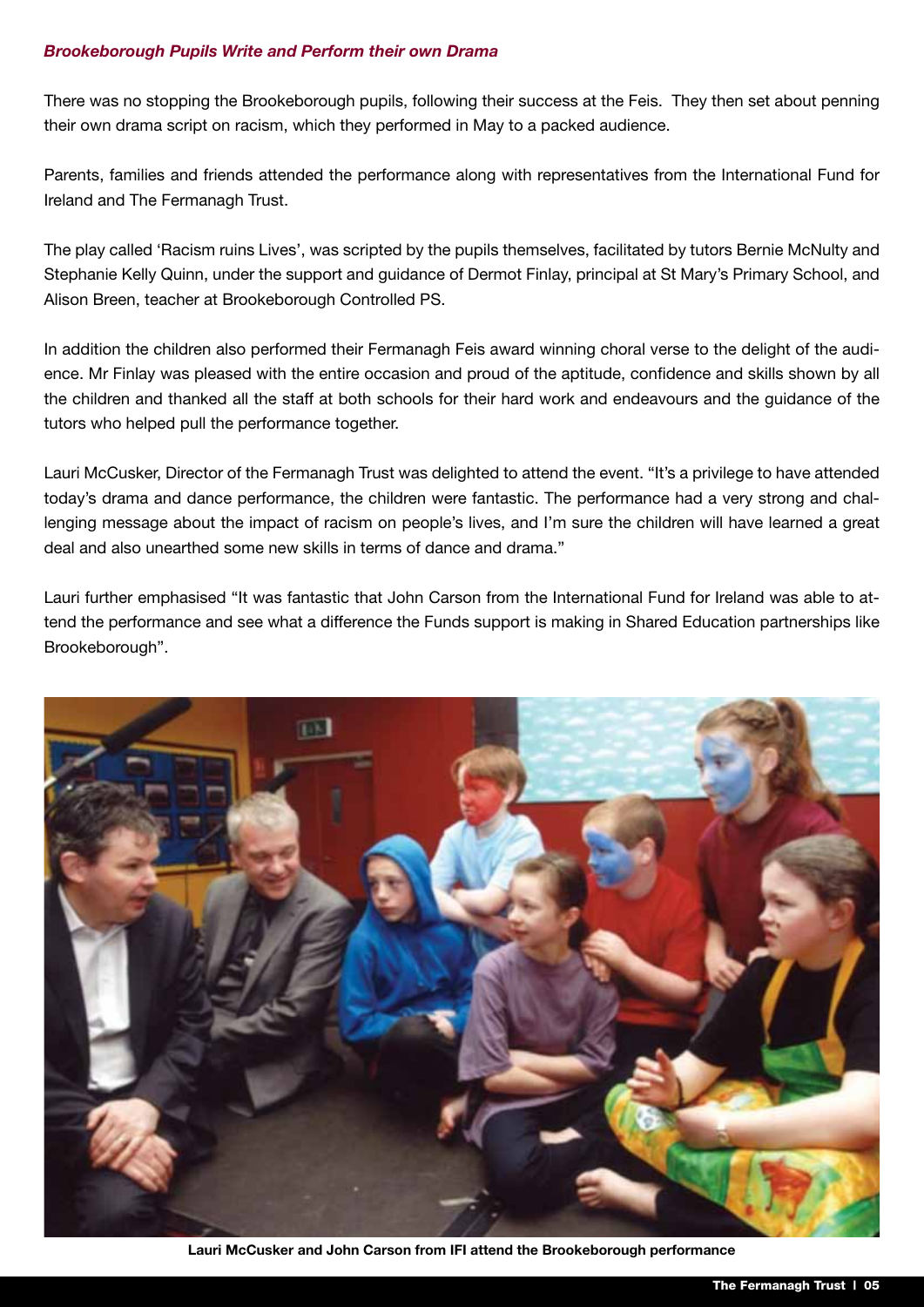#### **St Paul's Primary School and Irvinestown Primary School**

Rhonda Cathcart, teacher at Irvinestown Primary School said "as part of the Shared Education Programme, our schools have built up a close relationship over the last four years. Many activities are teacher led which helps us, as teachers, to develop and share a range of skills. The children have had many opportunities to learn new skills and also to make new friends or build upon already existing friendships".

Miss Cathcart explained that children enjoy Shared Education because it means that they;

- Have the opportunity to visit a different school on a regular basis
- Are taught new skills
- Are experiencing a broad and balanced curriculum
- Get to go on trips within the local area
- Can work together with different children
- Are made aware of cultural differences
- Learn that we are all different but share many similar qualities

"This year our classes have come together to take part in ICT, rugby, art and a local study. They felt very proud and loved showing off their hard work to their peers".

"This term we are learning about our local area; Irvinestown. Local historian Breege McCusker came in to talk to the children about how Irvinestown has changed over the years and shared many stories about her own childhood growing up here. They loved looking at old photographs of the town and how it used to look". The pupils also took part in a joint 'World Around Us' topic of Enniskillen. The year 6 pupils visited Enniskillen Castle museum and took part in a walking history tour of the town where they heard about the history of important buildings and how these have changed over the years.



**Pupils exploring the 'World Around Us' in Enniskillen** skills".

Miss Cathcart added "As a teacher I really enjoy meeting up with colleagues from the other school. We have built up a sound relationship over the years and I would consider us to be close friends now. We share ideas, plans and work such as booklets, workshops and so on".

Nuala Nolan, teacher at St Paul's Primary School said "Shared Education has provided the children with specific learning focuses and enabled them to make new friends, renew old friendships (from nursery) and developed their confidence and social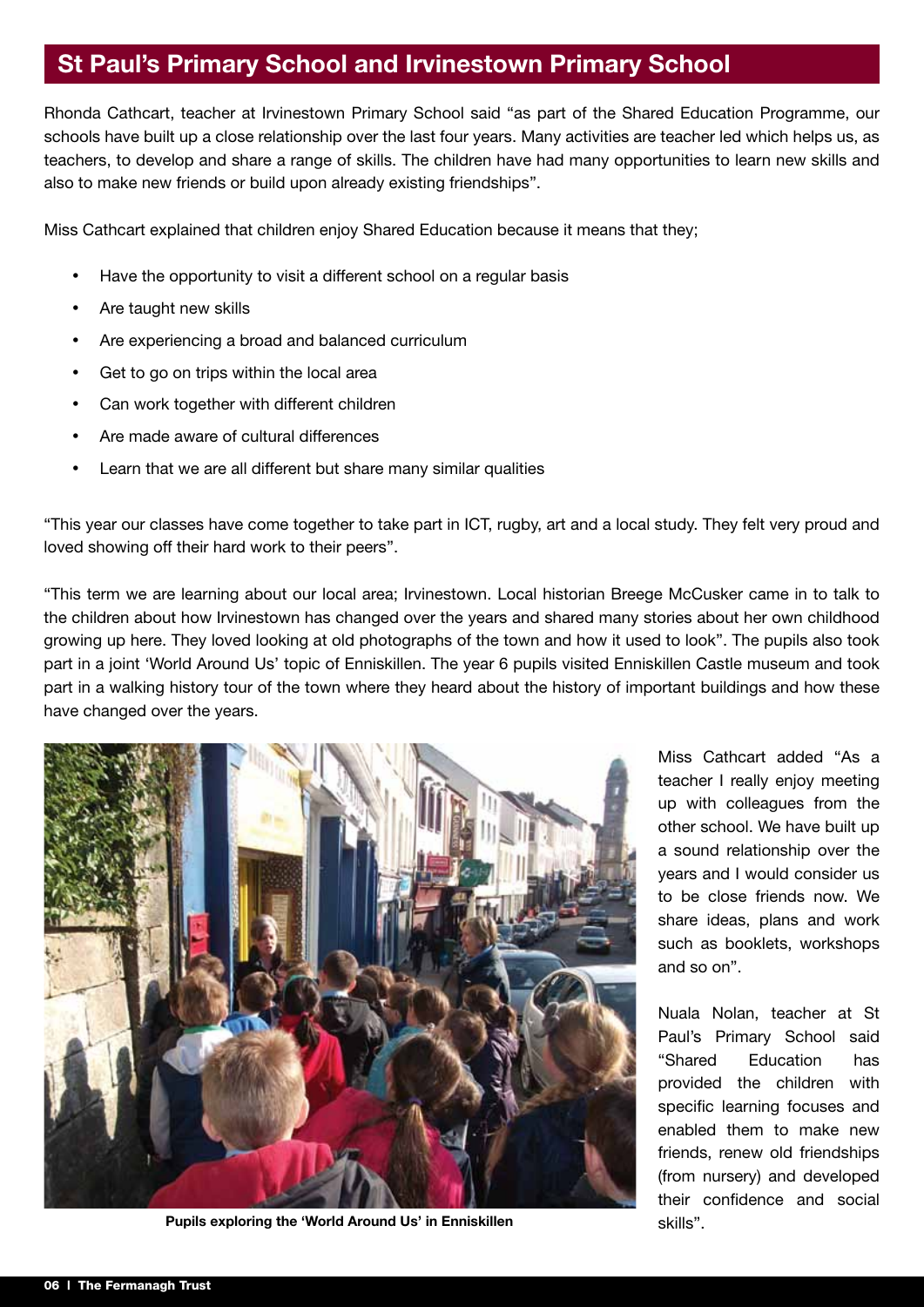#### **Shadow Secretary of State - Others need to 'catch up' with progressive Fermanagh**

Shadow Secretary of State, Vernon Coaker MP, visited the Fermanagh Trust to learn about the success of Shared Education in the County. The Labour MP, accompanied by local MP Michelle Gildernew, was given an insight into the Fermanagh Trust's Shared Education Programme by local principals, Board of Governors members and the Shared Education Programme Manager, Catherine Ward.

A former teacher himself, Mr Coaker was given an extensive briefing on the achievements and challenges encountered by participating schools and how the programme was working at grassroots level. The MP said he was impressed by the local desire to see the programme continue to flourish and how, by working co-operatively on a cross-community basis, schools have been able to strengthen curriculum delivery and enhance educational opportunities for pupils.

The MPs were impressed with the success of the Programme. Mr Coaker relished the opportunity to see how schools were sharing together "to build a better future for everyone". "It is good to see people making a real difference" he said, "This is one of the things that will contribute to a better future with everyone working together. Shared Education for me is something that is really important. It offers a way forward for others to learn from. From my perspective it is a tremendous initiative".

Ms Gildernew agreed, saying "Fermanagh has really led the way on this one. We have got to change the way we do things in education. And Shared Education is just one example".

After the visit Conor McGinn, advisor to the Shadow Secretary of State said "Hugely impressed by the brilliant and important Shared Education Project at Fermanagh Trust. An example of hard and determined work paying off".



**Some of the representativies who met with Vernon Coaker MP and Michelle Gildernew MP**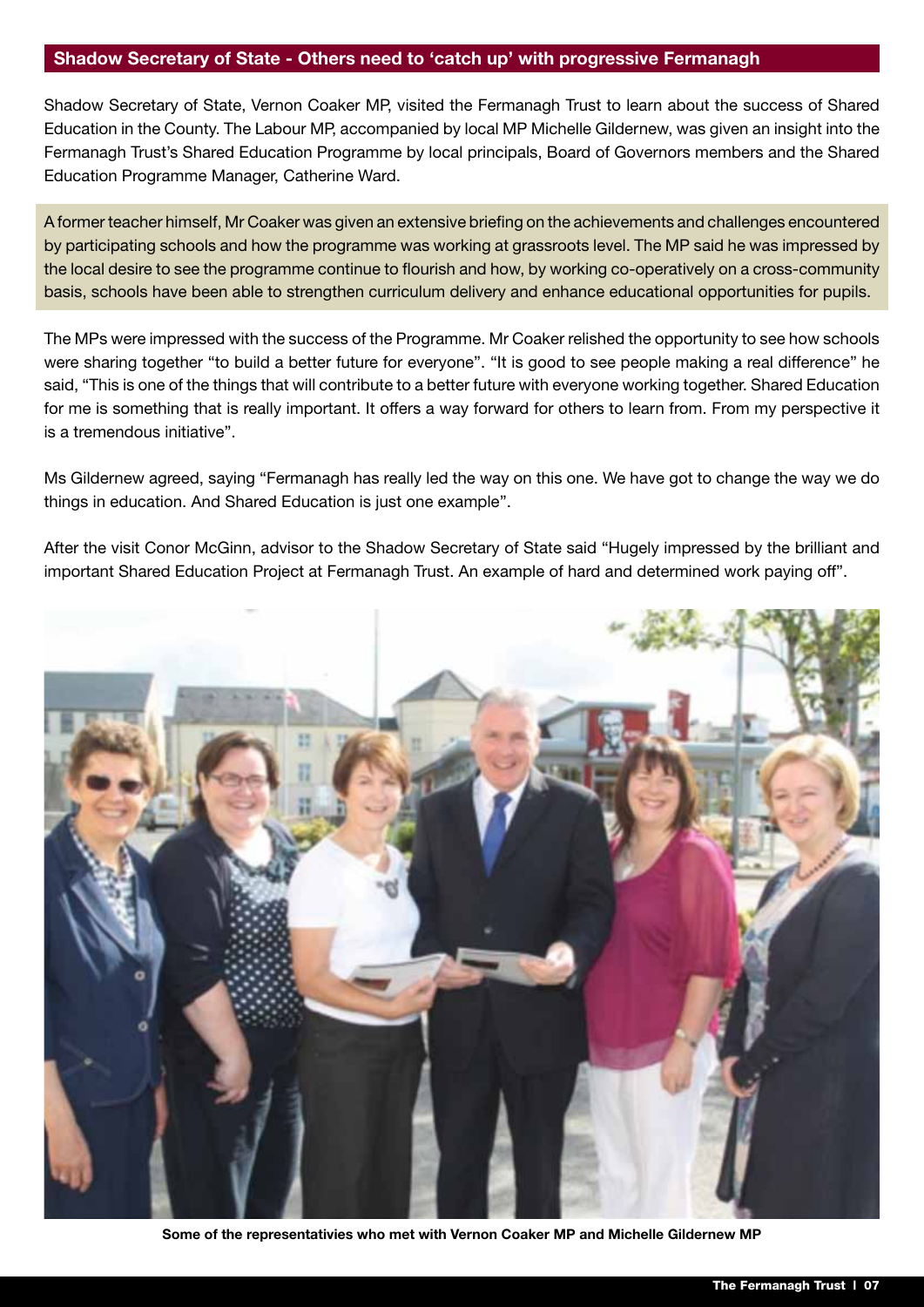#### **Shared Teachers and Shared School Models Discussed at Seminar**

In November the Fermanagh Trust held a Shared Education seminar in the Killyhevlin Hotel, Enniskillen. The keynote speakers were Gerry Lundy from the Catholic Maintained Sector and Rosemary Watterson from the Western Education and Library Board. The seminar was attended by principals, teachers and representatives from school boards of governors, with many shared teachers presenting their experiences. The CCMS and WELB outlined the different types of shared models that school partnerships could adopt to sustain Shared Education going forward in the future. The development of joint faith schools was one suggestion, which the Department of Education is in the process of producing guidance notes.

Lauri McCusker said during the seminar "Once again Fermanagh is playing a leadership role in Shared Education. The idea behind supporting this project between schools is really to widen the teaching expertise available to individual schools. It enhances educational opportunities for pupils. Due to our work, the Northern Ireland Executive has prioritised Shared Education within the programme for government". Sharing staff between schools can widen the portfolio and repertoire of teaching expertise available to individual schools, thereby enhancing the educational opportunities for pupils and potentially creating economies for schools in the medium to long term.

From the beginning of September, Belleek Controlled Primary School and St John the Baptist Primary School, Roscor began a shared teacher project with St Martin's Primary School, Garrison and St Davog's Primary School, Belleek. Donna McAuley, a special needs teacher, now spends a day in each of the schools throughout the week, offering numeracy and literacy support to children. The principal of Belleek Primary School, Esdille Lappin said "Having Donna here one day a week provides the kind of support to children that in a two teacher school we just would not be able to give otherwise. We are very grateful to the Shared Education Programme for funding this as I know individual school budgets just could not afford this".

Mrs Lappin added that Belleek Controlled Primary is also involved in sharing teacher expertise among schools in the area, explaining, "We are already exchanging music and ICT skills between schools. So there is a lot more ease of movement between teachers and schools now. We are breaking down barriers. We now have better and stronger links between all the schools and of course, there is the possibility to build on that as well".

Other schools that have been sharing teachers include St Mary's Teemore, Fairgreen National School, Belturbet, Killyhommon PS, Derrygonnelly PS, Holy Trinity PS, Lisbellaw PS, Jones Memorial, Enniskillen Integrated, St Mary's Newtownbutler, St Joseph's Donagh, Newtownbutler PS, Aghadrumsee PS and St McCartan's PS.



**Attendees at the seminar**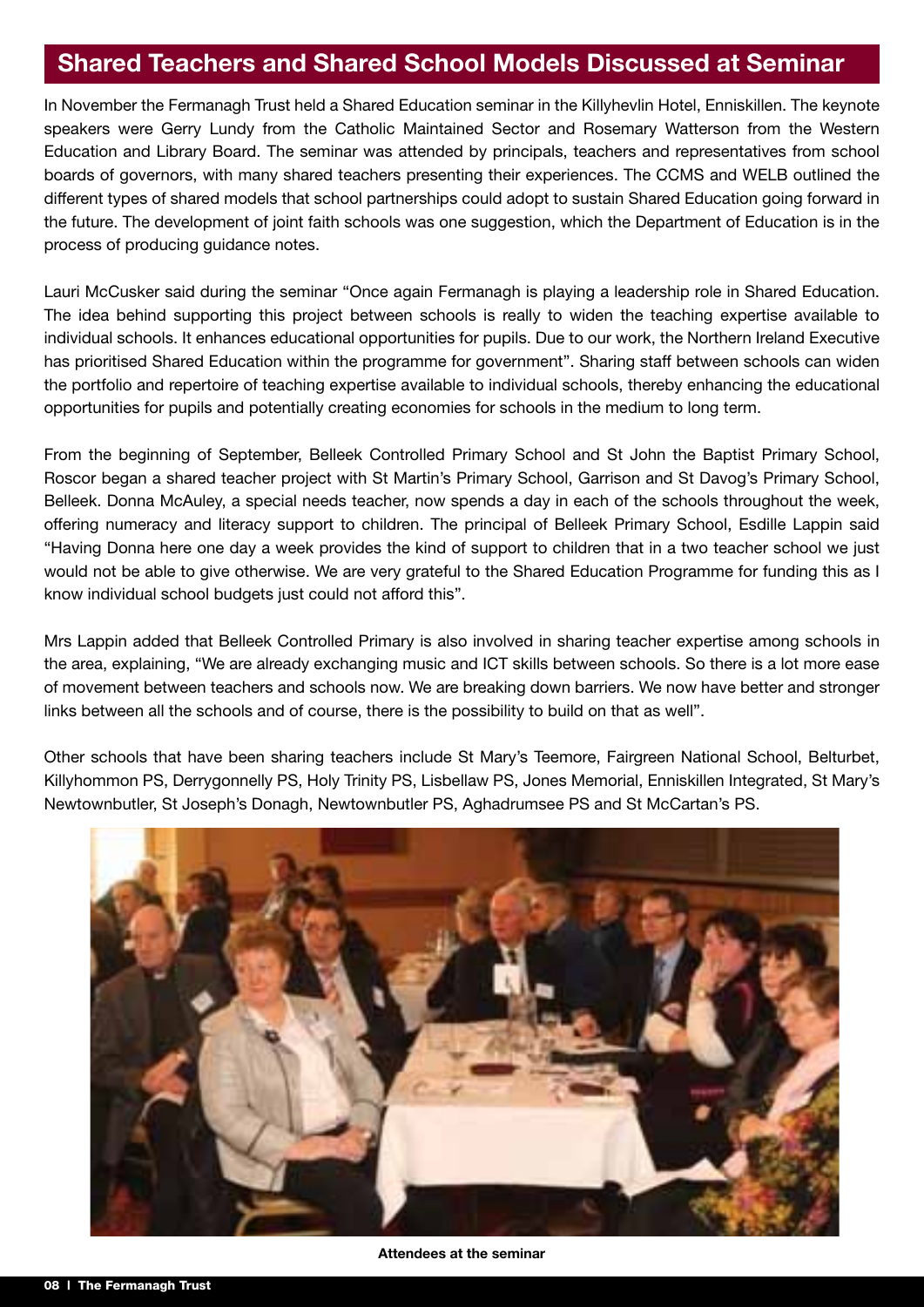#### **'A' Level French Shared Education Celebration Evening**

In April Enniskillen's 'A' level French Shared Education cluster held a celebration event in the Westville Hotel, with teachers and pupils showcasing their success. Mount Lourdes Grammar School, Collegiate Grammar School, Portora Royal School and St Michael's College 'A' level French pupils share a range of classes and activities. The success of the programme is demonstrated by the fact that this year 70 students are taking part. That is a 100% increase from last year. The number of shared hours has increased by 50%.

Students and teachers from the four schools have been involved in a number of activities including French workshops, French debates, films, plays, guest speakers, a 2 day residential at Gortatole and after-school French clubs.

During a presentation at the event, Isabelle Leonard, French teacher at St Michael's College said the aim of the programme is to strengthen contacts between students, teachers and schools to allow and encourage students from different communities to meet and share experience with French as the medium. The programme has also facilitated closer cooperation between French departments enabling teachers to pool resources, share ideas and techniques and improve delivery of the curriculum. Isabelle added "It is great to share techniques and resources. That experience has been invaluable".

The evening included a video presentation of all the events that the group had taken part in including a French play by Onatti Theatre Cie. Some students were also interviewed about their experiences of the programme. Answering in French, one student from Portora said they really enjoyed the experiences such as the trips, workshops etc. One student from Mount Lourdes said they really enjoyed working with others and it has helped improve skills.

Students and teachers agree that this Shared Education partnership has really encouraged the development of the subject. It has exposed students to different learning experiences via different teaching styles from native French teachers. The range of activities has enabled students to make new friends, develop self-confidence in speaking French in public and in unfamiliar surroundings as well as developing communication skills, debating skills and knowledge of the French culture. To help prepare for their oral examination students were encouraged to use French at all times through the immersion course.



**Principals and French teachers along with Catherine Ward from the Fermanagh Trust**

Teachers paid thanks to the Fermanagh Trust for funding and to the support and cooperation of schools and students and the dedicated team of teachers and language assistants. Lauri McCusker, Director of the Fermanagh Trust said "This event highlighted how schools can achieve so much by working together. What this programme has shown is that it is not just the students, but the teachers and schools that benefit. This is one clear example where closer contact and sharing has proven to be a great help with the development of a subject and improvement of skills."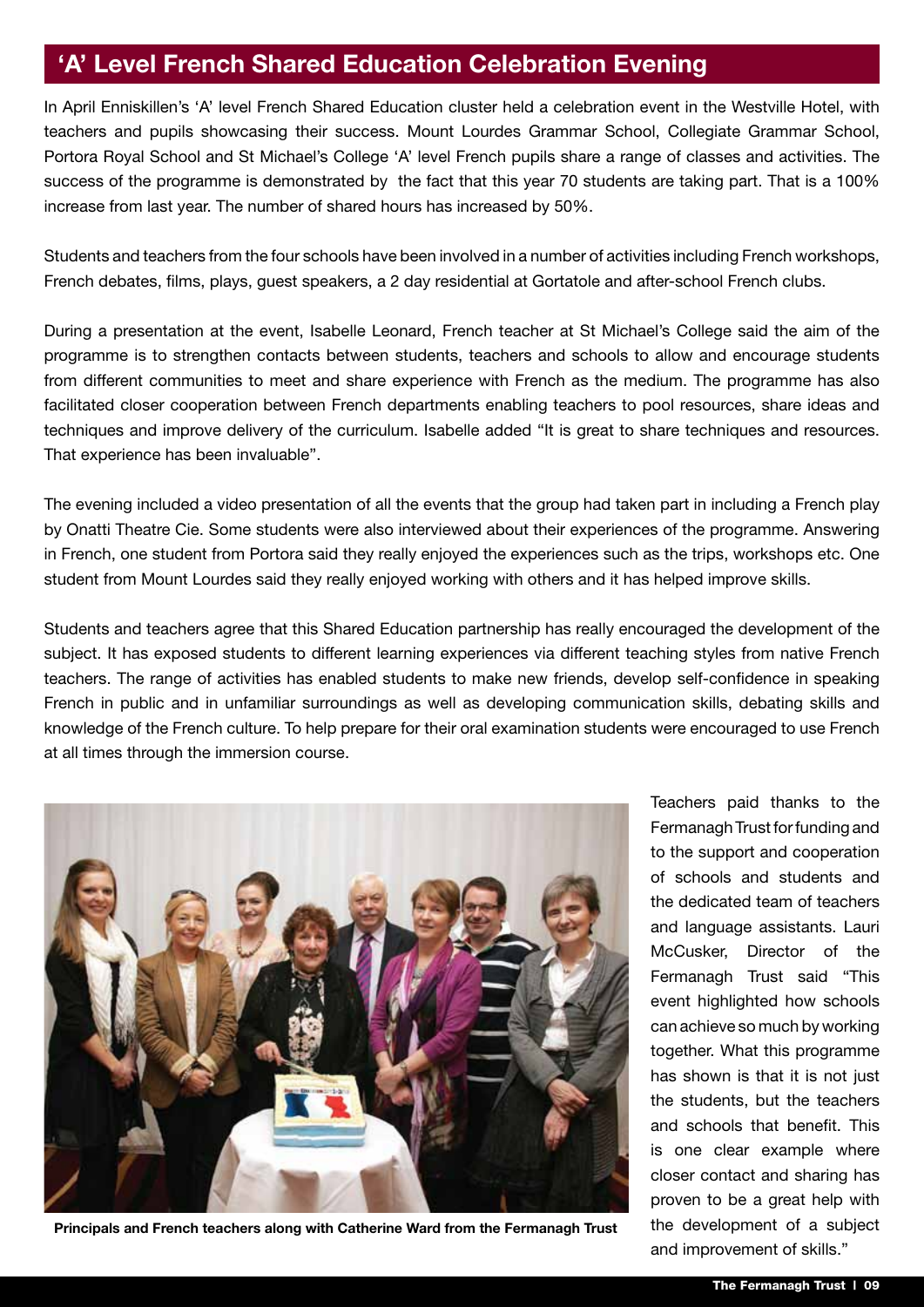#### **Shared Education in South East Fermanagh**

#### *Reading Intervention Programme and Photography Programme*

Lisnaskea High School, St Aidan's High School, Derrylin and St Eugene's College, Rosslea have again linked up through the Shared Education Programme to build on the very successful Reading Intervention Programme.

Collin O'Callaghan, English teacher at Lisnaskea High School says the benefits of Shared Education are obvious. After the 8 week programme of shared reading Mr O'Callaghan says the difference is phenomenal, citing the confidence and skills the pupils have picked up. Shared Education has opened more doors and allowed greater access.

Dr Martin Knox, Principal of St Eugene's College, Rosslea says not only have the pupils' reading skills improved but they have also developed an awareness that has made them more socially interactive. In terms of teaching input, teachers are very much aware of the value of Shared Education and more in tune with the practice of bringing pupils together.

Nick Hambly, Principal of Lisnaskea High School says schools, pupils and parents have been very supportive of these partnerships and the real benefit they bring. According to Mr Hambly the impact on the children has been invaluable in terms of the learning opportunities and the opportunity to work with pupils from other schools where they can begin to understand their backgrounds and their culture. Students have cited the benefits of being able to work together and even making new friends.

Brenda Davis, Coordinator of the Shared Education Programme agrees that this has been very rewarding for pupils not only in terms of literacy skills but also social skills. Mr O'Callaghan adds that we are at a point where parents from both communities are keen to see the children working together and have these initiatives taking place within schools. Pupils coming together from the same year group have a lot in common and are learning the same skills.

Bernadette Cargill, Art teacher at Lisnaskea High School focussed on photography and ICT during shared classes with the partner schools as it provided the potential for student discussion. Ms Cargill said this was an opportunity for the children and teachers to work together, support one another and learn new techniques. Rather than being protective over work or in competition, now it is all about helping each other



**Pupils taking part in the Reading Intervention Programme**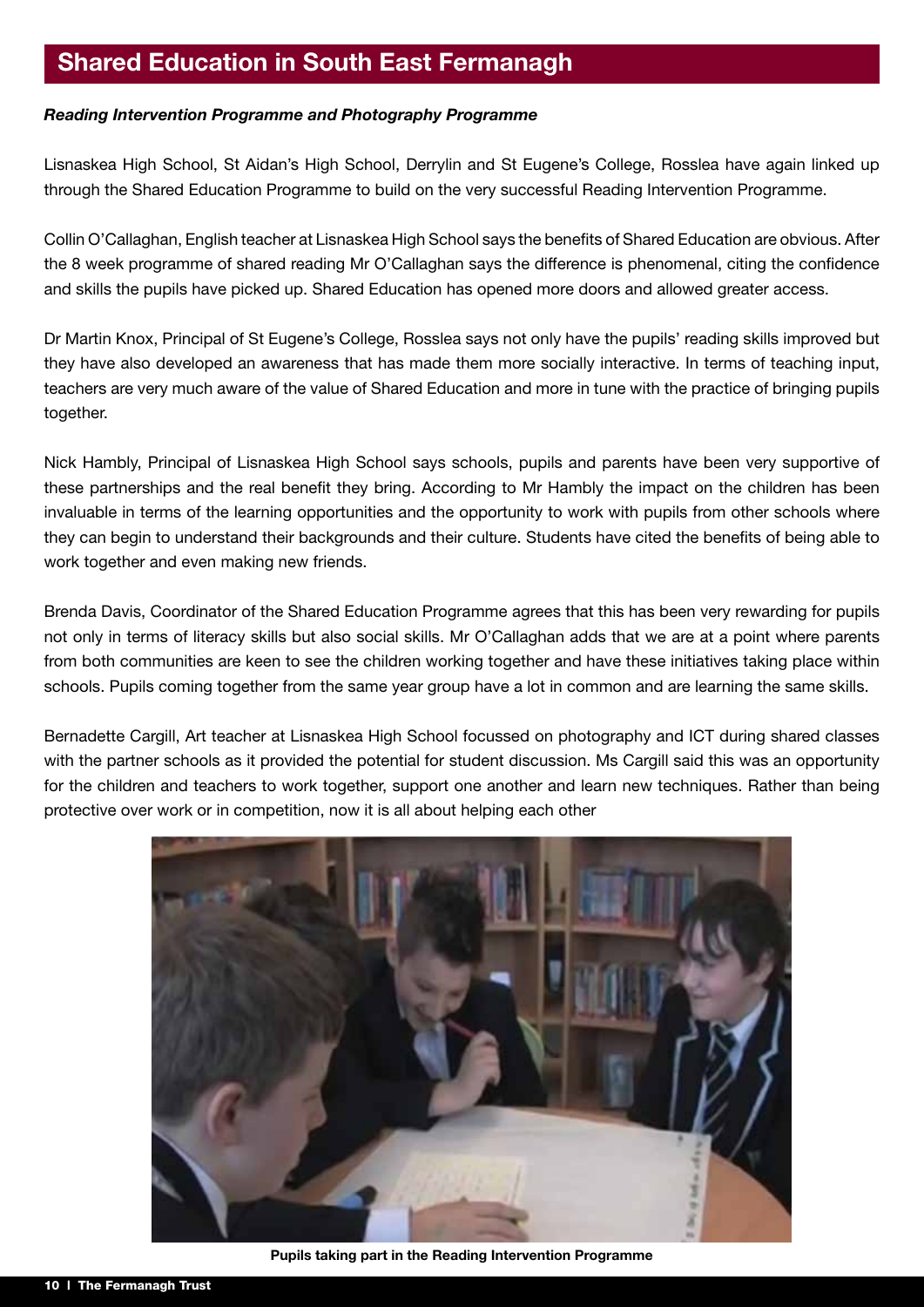The Shared Education Programme helped lay the foundations, Ms Cargill said, but the actual focus of working together and consistently working together has been cemented along with professional development and friendship. Thanks to the Shared Education Programme "we work as a community, we do not work as individuals".

The success of offering camera skills as part of the curriculum has been clearly demonstrated by 5<sup>th</sup> year Art and Design pupil Vaisnavi Mansel from Lisnaskea High School when she was awarded overall winner in the first round of the Rotary International of Britain and Ireland (RIBI) Photgraph of the Year. Vaisnavi received her award at a lunch organised by Enniskillen Rotary Club at the Killyhelvin Hotel in Enniskillen.



**Pupils preparing for their arts event**



**The winning photo by Vaisnavi Mansel**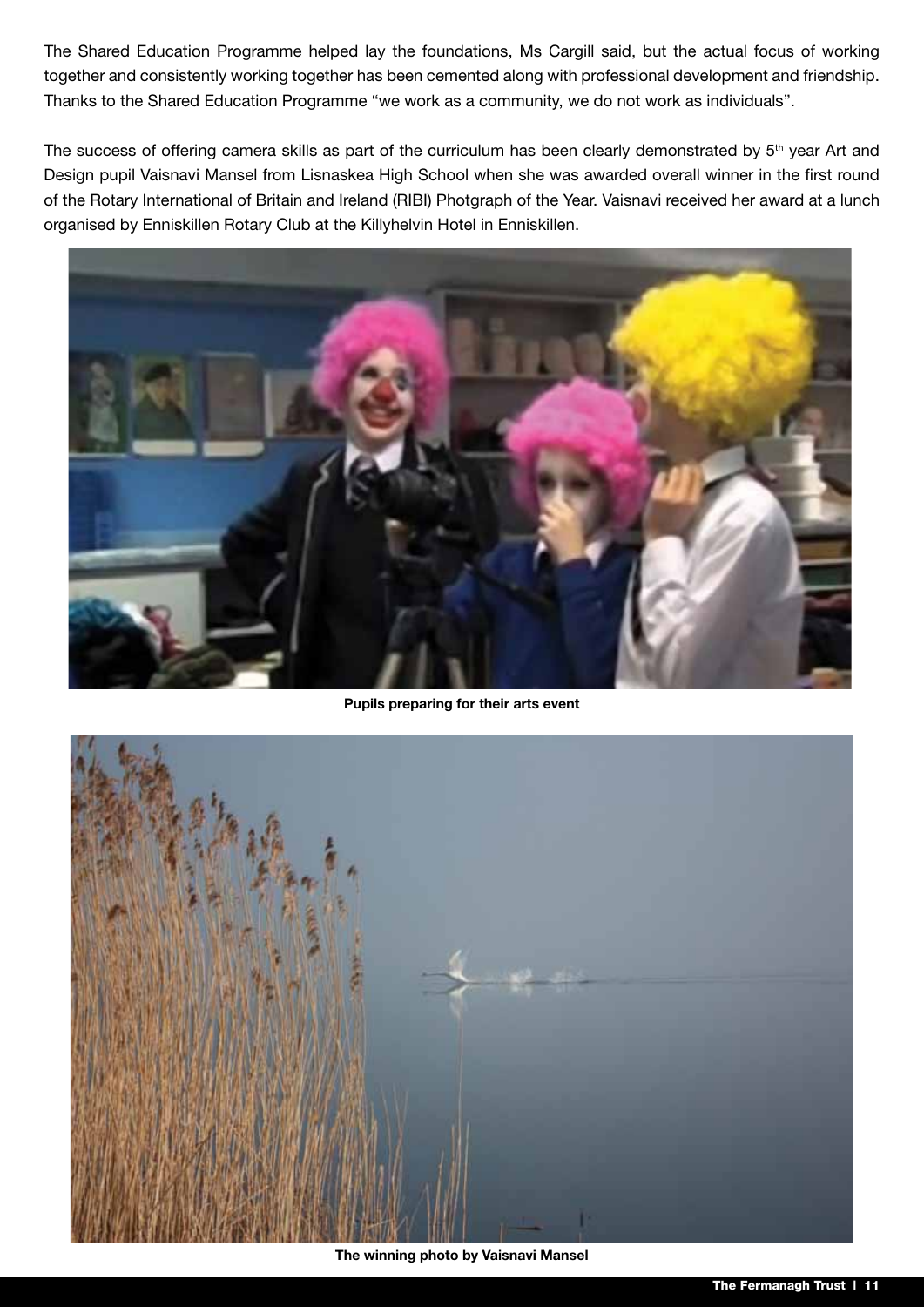### **Local Schools Share Experience at Conference**

The Shared Education Learning Forum held its second annual conference at Riddel Hall at Queen's University. The event, entitled 'Supporting the Programme for Government Commitments on Shared Education' highlighted the need for greater cross-community school collaboration if the Department is to meet its targets. Organised by the Fermanagh Trust in Partnership with Queen's University and the North Eastern Education and Library Board's Primary Integrating/Enriching Education Project, the conference resulted in a very strong endorsement from the Minister of Education.

The event was supported by the International Fund for Ireland and the Atlantic Philanthropies as part of the Sharing Education Programme, which encourages schools to work together and provide the means for sustained contact among people from different communities to promote understanding and reconciliation.

The conference was attended by educationists, Church leaders, politicians and people from a range of community organisations from across Northern Ireland. Schools in Fermanagh were highlighted as models of excellence regarding Shared Education. Representatives from a number of schools attended including Marie O'Shea principal of St John the Baptist Primary School, Roscor and Esdille Lappin principal and Kevin Beattie, teacher at Belleek Controlled Primary School who participated in the Conference, delivering a workshop sharing their work and good practice in a rural primary school setting.

Speaking during the conference, Lauri McCusker Director of the Fermanagh Trust said "Shared Education offers huge opportunities for school communities to build collaborations between schools, sharing resources, teachers, planning etc for the benefit of our young people resulting in both enhanced educational outcomes and stronger community relationships. This has been clearly evidenced since 2009 in communities right across County Fermanagh". Lauri further emphasised that "clear evidence exists to suggest that Shared Education can assist in both improvements in teaching and learning; collaboration between staff, wider curriculum choice and education achievement can be gained, as well as the positive impact on community relationships".

Education minister John O'Dowd, who addressed attendees at the conference said "I am committed to encouraging schools to share facilities and resources across and between sectors, with the interest of pupils at the forefront. The Programme for Government sets out four key commitments on Shared Education which I and my Department are currently working towards. By taking steps towards more Shared Education, we will deliver real educational benefits, ensure the best use of resources available and, ultimately, bolster community cohesion".

Dr Adrian Johnston Chairman of the International Fund for Ireland, speaking on behalf of the Fund and Atlantic Philanthropies said the economic benefits are clear and the partnerships who participated in the conference "have proven that effective models already exist which can advance education and promote reconciliation. We would like to see them adopted by the wider school community, supported by policy and incentivised by adequate resources so they become embedded in the life of all schools".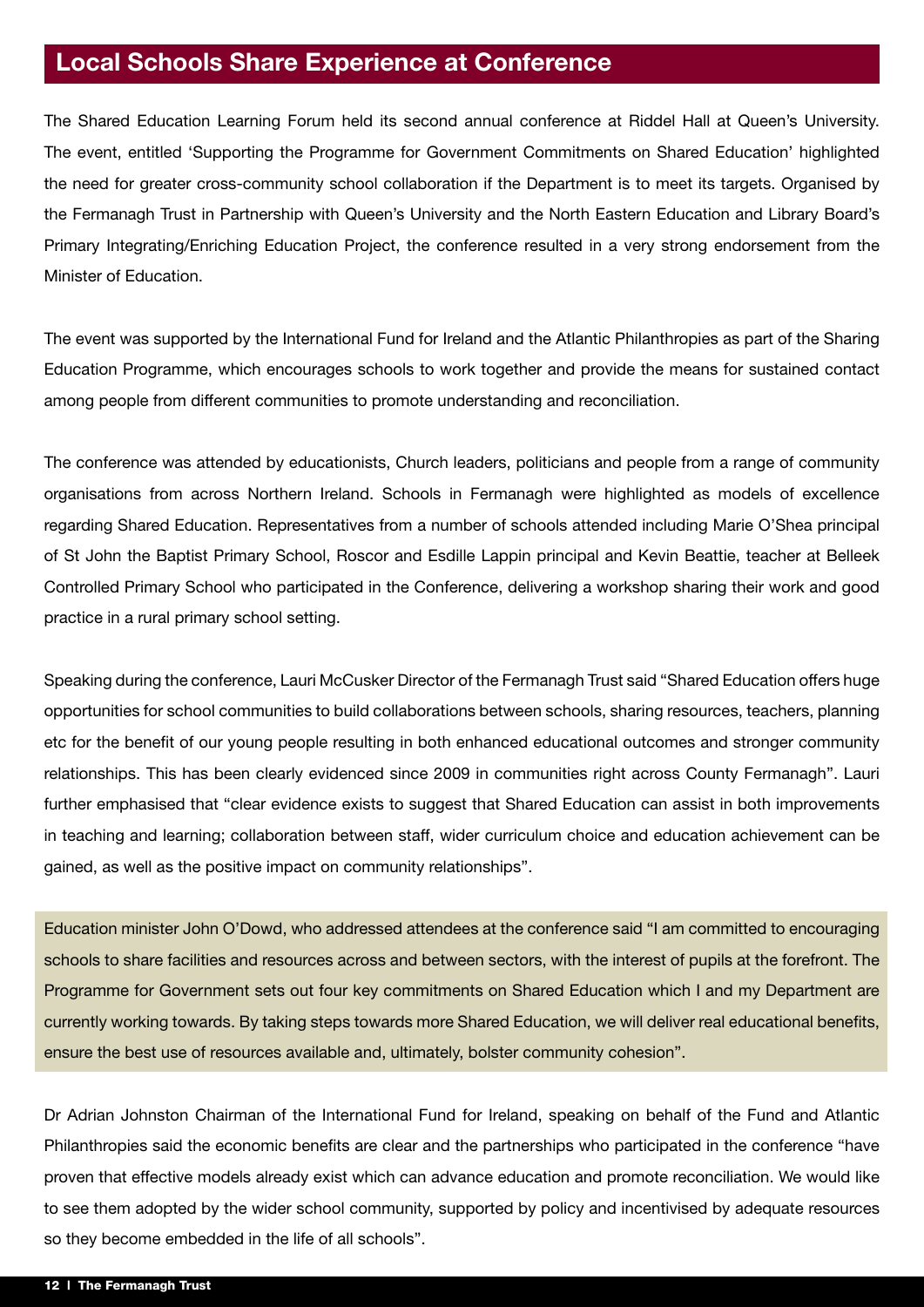

**Lauri McCusker, Professor Tony Gallagher** better future, together". **and Education Minister John O'Dowd**

Professor Tony Gallagher, Professor of Education at Queen's University Belfast said the programme has demonstrated that by running shared classes, on a sustained and regular basis, schools can increase opportunities for pupils, improve standards, and promote better understanding and new friendships. "When schools work together there are benefits to be had for principals and teachers, pupils and young people, and the wider community. Resources are used more effectively and the quality of learning for all in the school community, teachers and pupils alike, is improved. Most important, young people learn together and they learn from each other and this will help them build a shared and

#### **Statistics Show Increasing Levels Participation in Shared Education**

In this fourth year of the Programme, the total number of schools, primary and post-primary, involved in Shared Education is 58, an increase from 49 in the first year (2009). What this shows is that a greater number of schools wish to be involved in Shared Education and that interest is not waning.

The number of pupils involved in Shared Education has also grown, with nearly 5,000 pupils in the County, currently participating in regular joint classes this year (2012/13). That is almost a threefold increase from year 1 (2009/10), thereby demonstrating the high level of demand for Shared Education in County Fermanagh. In the region of 75% of primary pupils in Fermanagh are involved in Shared Education this year (2012/2013) and 47% of all pupils in the County enjoying the benefits of Shared Education this year.

The number of joint classes has also increased incrementally over the 4 year period. The total number of shared/ combined classes taking place this year is 78, having grown from 47 in 2009/2010.

Statistics have also shown an increase in community relations training. This training was delivered to help schools in the implementation of Shared Education. Since 2009 a total of 279 members of staff have received this training, with further staff training having taken place this year.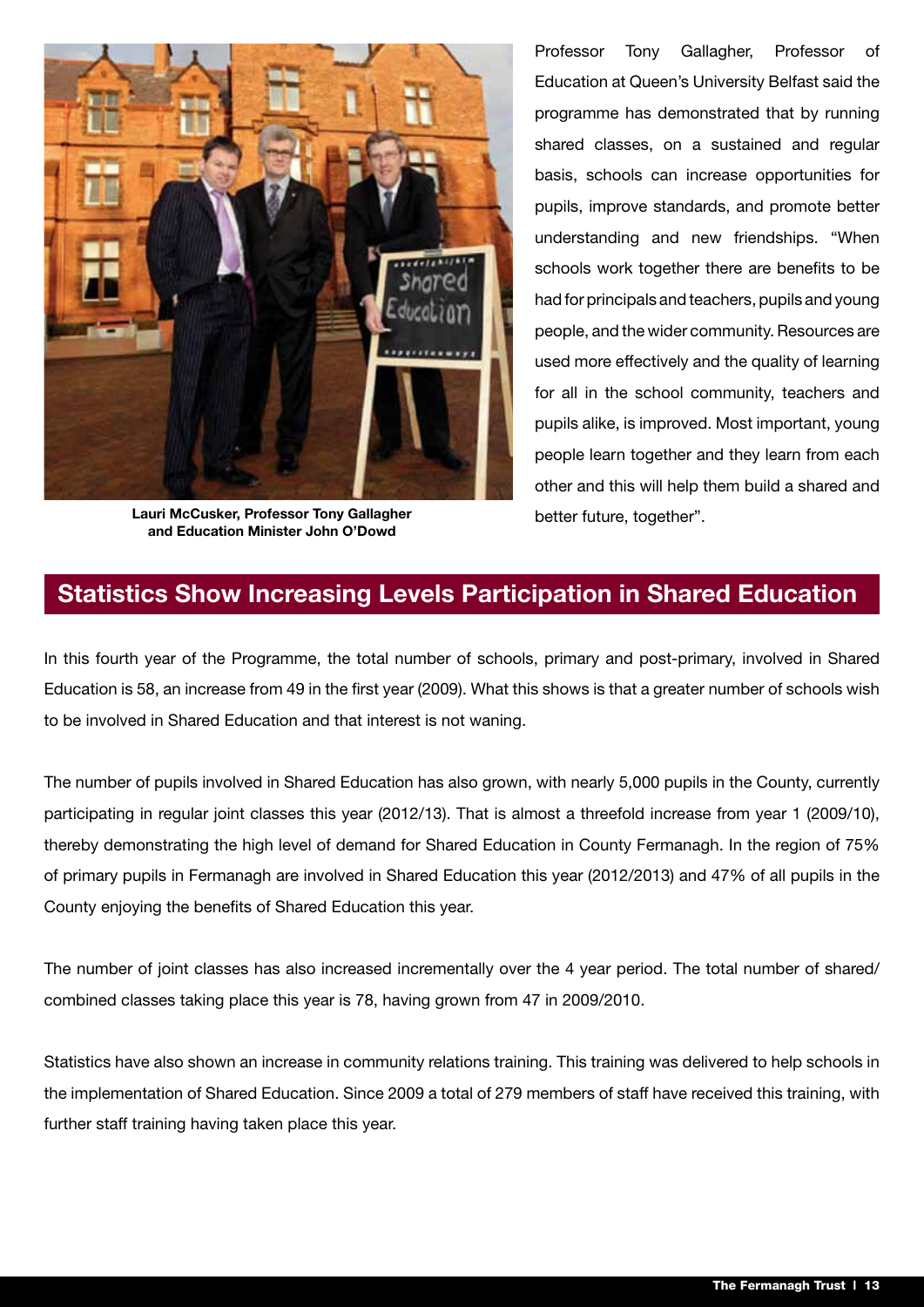#### **Lessons of Shared Education Programme Must be Taken Seriously**

Delegates from the Fermanagh Trust and teachers from the Primary Schools in Irvinestown, took part in a major Shared Education Conference in Lisburn, organised by the Department of Education in February. The conference called for the Education Minister to ensure all classrooms gain from the lessons of the Sharing in Education Programme.

Launched in 2008 and backed by the International Fund for Ireland and the Atlantic Philanthropies, the Programme has piloted 22 projects that promote sharing and reconciliation and which span all levels of formal education from early years through to teacher training and development.

Speaking at the Conference, International Fund for Ireland Board Member, Billy Gamble said: "The Fund has made a massive investment in Shared Education projects sponsored by the Department of Education. Pupils, teachers and communities have all benefitted from the support. It is now time for the Department of Education to step up to the plate and support these types of interventions as part of their commitment to a genuine shared future".

"If we have learned one thing from our troubled past it is that children who learn together grow together. The breadth, depth and texture of this programme needs to be part of the DNA of education delivery".

The Sharing in Education Programme has received positive appraisals from the Education and Training Inspectorate and an Interim Evaluation Report in June 2012 said that "learners of all ages are benefitting from the programme". The report also stated that "through significant funding of the IFI, the projects have been able to engage in more indepth learning with sensitive and controversial issues around peace and reconciliation at a greater pace than could have been possible without that funding".

The conference acknowledged that by supporting a variety of strategic projects which enable young people to participate in shared educational experiences, the Programme helps to facilitate reconciliation for a shared future.

Nuala Nolan, teacher at St Paul's Primary School Irvinestown said "I found the Department of Education's Conference very interesting, specifically hearing of the experiences of others, the difficulties which they have overcome and the interest and desire to continue delivering Shared Education. This was an encouraging and motivating experience".



**Catherine Ward and Colleen Maguire from the Fermanagh Trust with representative from IFI**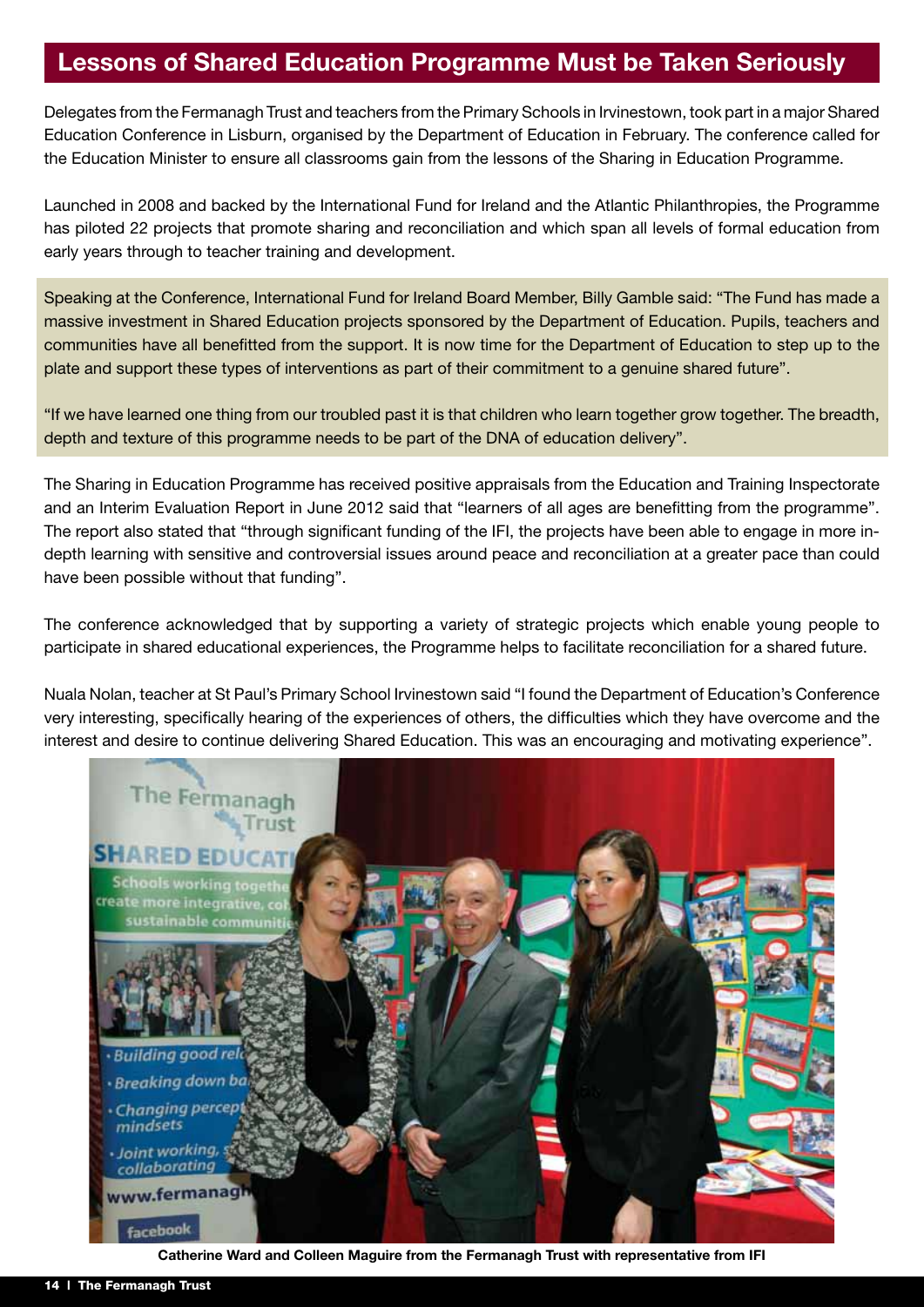### **Studies highlight children's support for Shared Education**

The Kid's Life and Times Survey is a joint initiative between Queen's University Belfast and the University of Ulster, and provides an independent source of information on what children think about the social issues of the day.

Regarding Shared Education and school collaboration, the 2012 survey had some interesting comments. When the children were to "pick the two worst things that you think would be bad" the options of having to be with children of a different religion and having to share sports facilities or computers were the least worried about.

Further research by Queen's University and the University of Oxford found that children in Shared Education had more friends from different backgrounds and are more likely to have positive attitudes towards other communities.

Their study looked at the experience of more than 3500 pupils in 51 Catholic, Protestant and Integrated secondary schools throughout Northern Ireland. Joanne Hughes, from Queen's University, was lead researcher. She said the study tested that positive contact with people from different backgrounds can reduce prejudiced attitudes.

"Our studies found that attitudes towards the 'other' communities were greatly improved as a result of participation in Shared Education and that levels of inter-community anxiety and prejudice were reduced."

She explained that "Many people in Northern Ireland value their own schools as they are important symbols of community identity, but this research shows the value of the Sharing Education Programme in recognising this concern for identity while also maximising contact and therefore improving community relations".

Ms Hughes believed the studies are a boost for schools currently sharing classes with pupils from different backgrounds and urged the Northern Ireland Executive to encourage schools to take on the practice.

#### **Prize giving at St. Joseph's College demonstrates Shared Education in action**



The Foundation Learning Programme has been fully immersed into school life at St. Joseph's College which includes the credit system for positive behaviour and achievement. As part of the system, nominations were invited from the Foundation Learning Programme Group for 'Student Of The Year'. Peter Gilfedder a student from St. Mary's College, Brollagh and Neil Millar a student from Devenish College both received the award.

**Mr Jimmy Jackson-Ware, Principal of St Josesph's, Peter Gilfedder, St Mary's College, Ms Kate Gallagher, Shared Teacher and Neill Millar, Devenish College**

Presenting awards to two different schools perfectly demonstrated Shared Education in action. Peter and Neil were both accompanied by their parents and teaching staff from their schools. Jimmy Jackson-Ware, Principal of St. Joseph's College said "this is another excellent example of the collaboration which exists among the schools in working together and sharing resources and facilities to enhance student experiences".